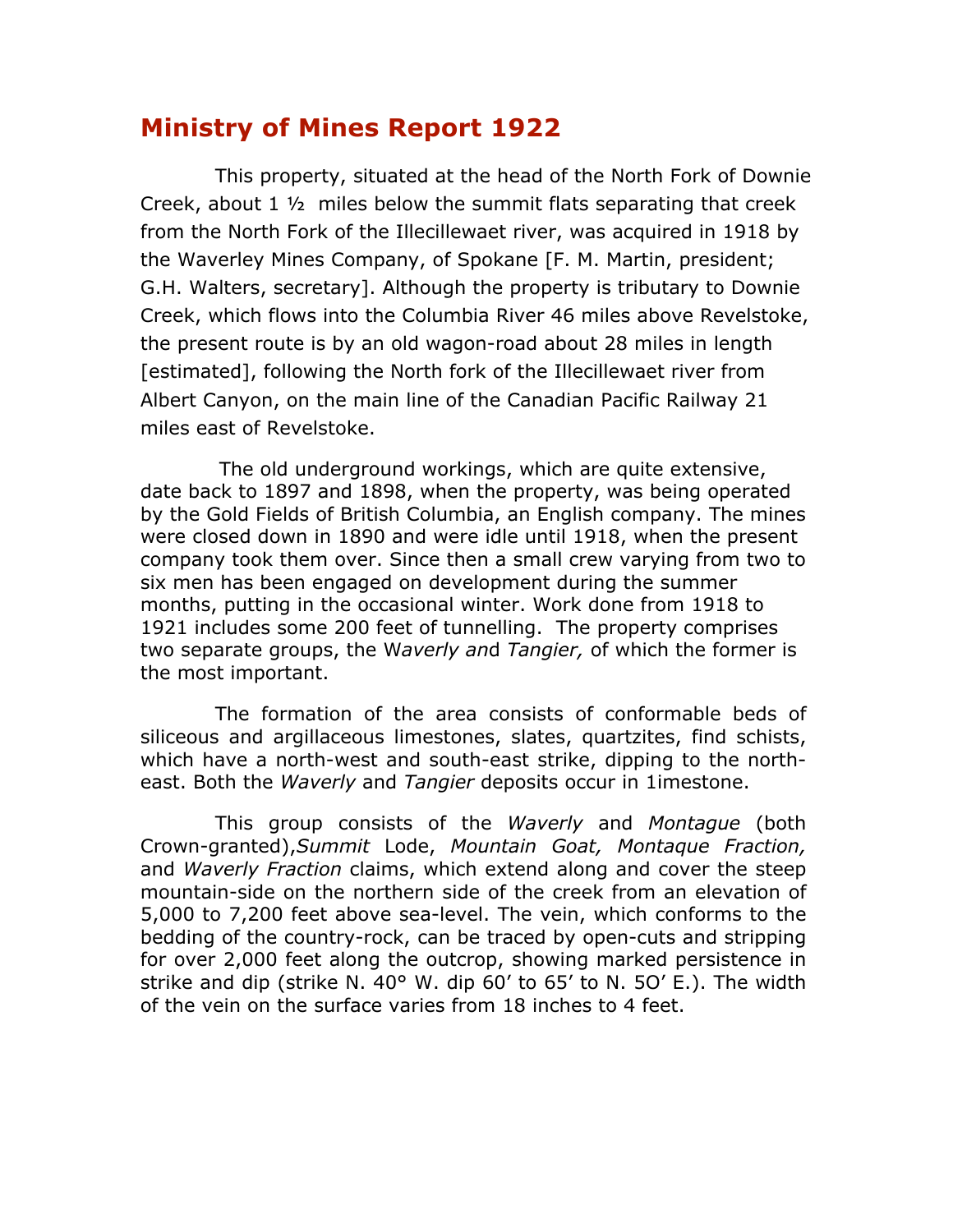

The ore is chiefly carbonates with small amounts of galena, the gangue consisting of altered country-rook, decomposed calcite, and quartz. The average silver content of the ore indicated, by the few samples taken by the writer would appear to be between 30 and 50 oz. to the ton, the lead content varying from a trace to 18 per cent. The gold values, generally speaking appear to be negligible. Some of the ore shows copper-stains, indicating a small percentage of the metal. There is undoubted1y a very considerable tonnage of oxidized silver-lead ore available.

The underground workings, which in the aggregate, will amount to about 3,000 lineal feet, mostly crosscut and develop one big ore-shoot. In the case of this shoot, which lies on the foot-wall side of the vein, replacement of the limestone walls has occurred on an extensive scale.

The examination was necessarily confined to the surface showings, No.1 and No. 2 tunnels, as the workings below No.2 tunnel were inaccessible owing *to* a cave near the portal of No. 3 tunnel and the bad condition of the timbers in the winze below No. 2 tunnel (the lower workings have since been made accessible). Practically all the development was done on the Waverly and *Montague* claims, principally on the former.

Commencing at the surface and proceeding downwards, the workings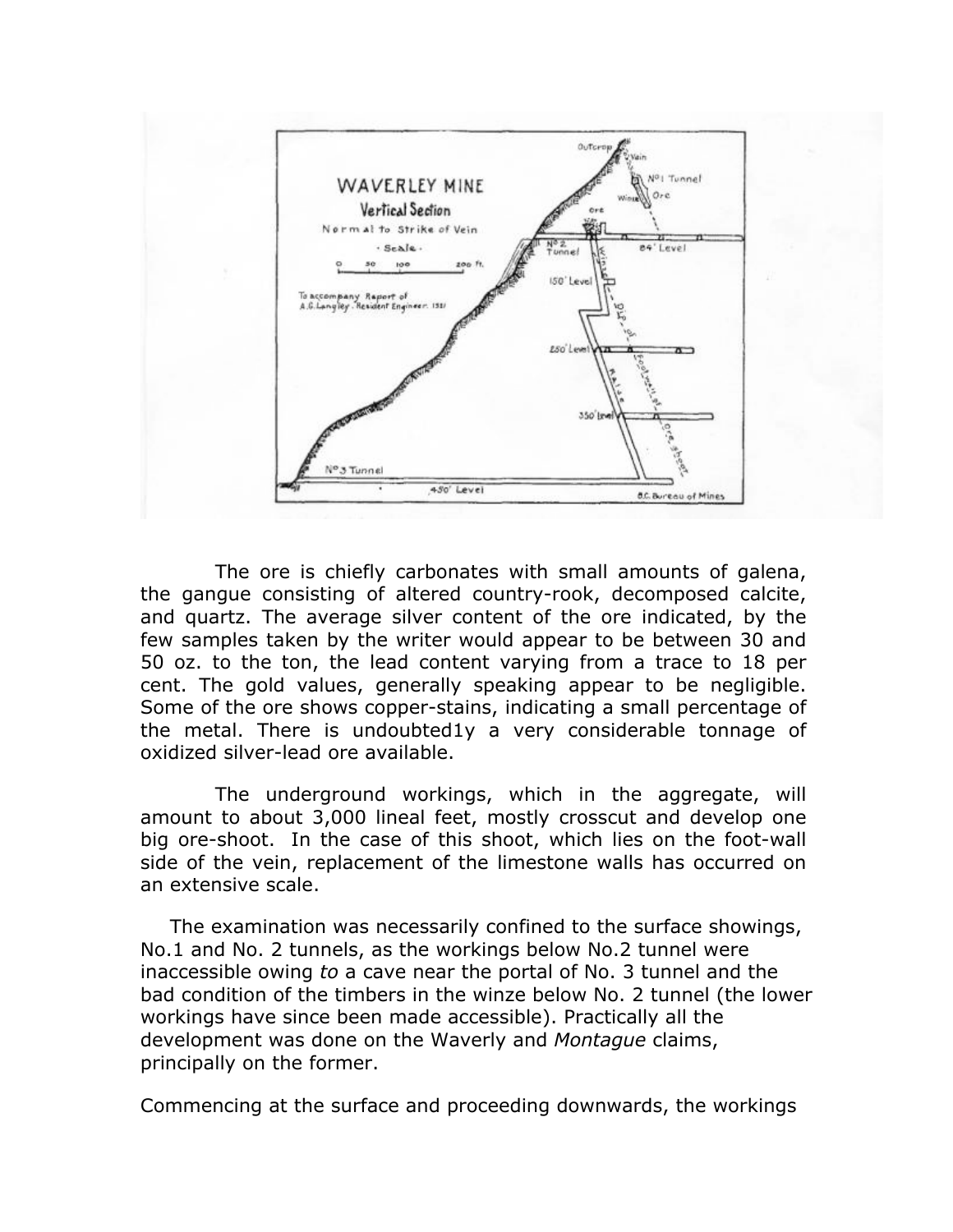are briefly as follows: On the *Montague* claim, at an elevation of about 6,200 feet, a short crosscut encountered the vein at a distance of 20 feet and a winze was sunk 17 feet on carbonates containing streaks of galena. A sample across 4 feet near the bottom of the winze gave: Gold, 0.04 oz.; silver, 8 oz.; lead, 11 per cent. About 350 feet southeasterly along the outcrop a sample across 18 inches in a shallow cut gave: Gold, 0.02 oz.; silver, 14.4 oz.; lead, 14.9 per cent.

On the Waverley claim, about 750 feet south-easterly from the above crosscut and at about the same elevation, No. 1 tunnel was driven 90 feet on the vein just below its apex. In this tunnel the width of the vein varies from 14 inches to 2 feet. Near the portal of the tunnel a winze was sunk on the vein to a depth of 45 feet, the lower portion of which was caved and inaccessible. A sample across 2 feet at the top of the winze gave: Go1d, 0.06 oz.; silver, 39.02 oz.; lead, 17 per cent.

About 300 feet south-easterly from and 84 feet vertically below No. 1 tunnel, No.2 tunnel is a crosscut 330 feet in length. At 85 feet in from the portal the foot-wall of the ore-body was reached and drifted on for 85 feet north-westerly and 50 feet south-easterly. The 85 foot drift breaks through to the surface. Above the intersection of the crosscut and the two drifts a small stope was started. A sample across a width of 10 feet in the stope gave: Gold, 0.24 oz, silver, 77.2 oz, lead, 18 per cent.

The crosscut, passing through the ore-body, was then continued 245 feet farther. As the ore passes by insensible gradations into barren limestone, the width of what may constitute "ore" can only be determined by extensive sampling, having in view the grade of material which can be economically milled. The total width of the mineralized zone cut by the main tunnel is approximately 66 feet, including a horse of barren limestone of undetermined width, but which for sampling purposes was assumed to be 16 feet wide. The mineralization is strongest on the foot-wall side of the zone, as shown by the above-mentioned sample taken in the stope.

Samples along the crosscut gave as follows: Across 34 feet, including the good ore on the foot-wall side: Gold, 0.02 oz.; silver, 16 02: lead, 2.5 per cent. The 16-foot limestone horse was then omitted and a sample across 16 feet on the hanging-wall side of the zone gave: Gold, trace, silver, 2.4 oz.: lead, 0.2 per cent. Little importance can be attached to these results, however, mill tests being required to give reliable information on the values to be expected.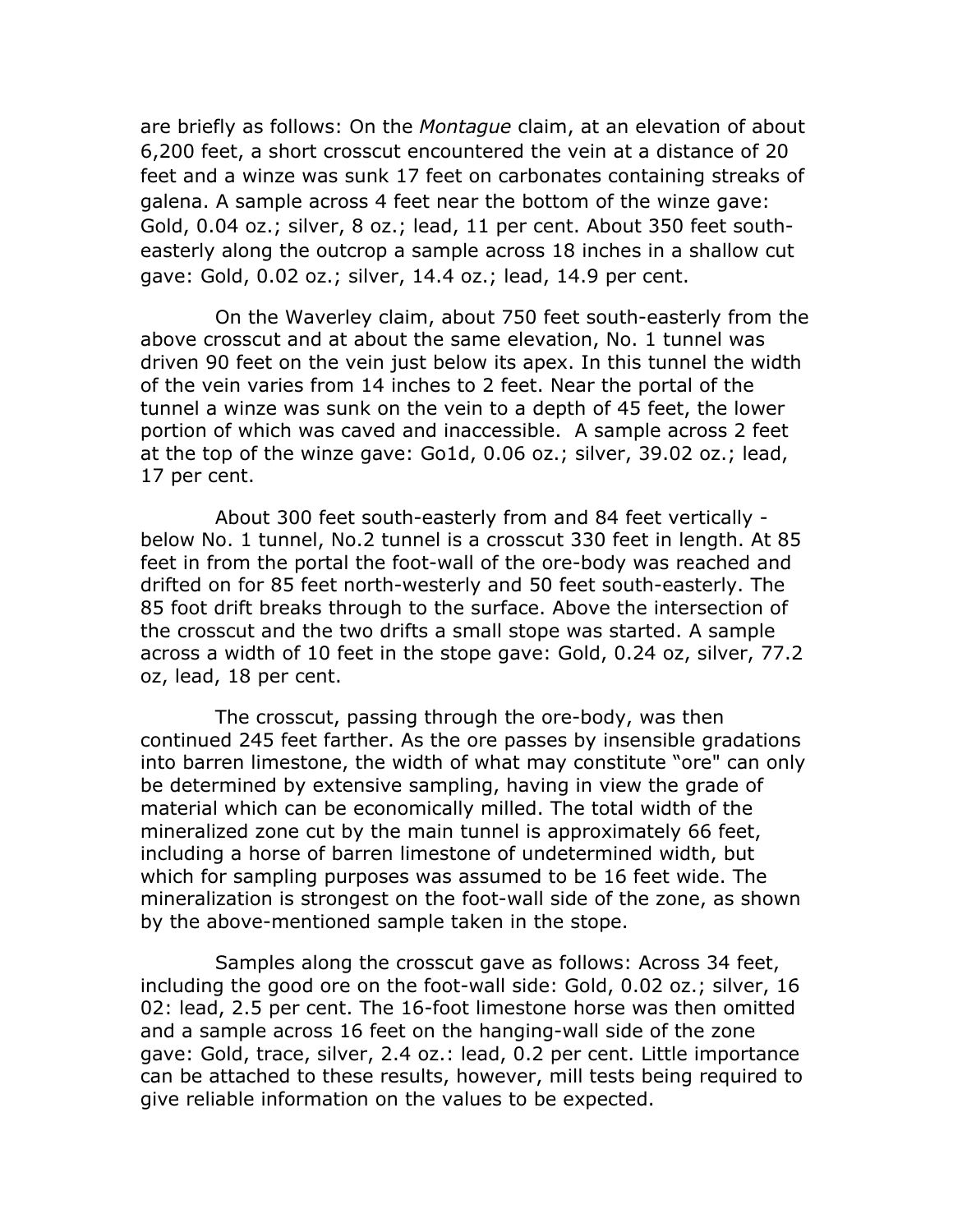The hanging-wall of the ore-zone, which is marked by a seam of calcite, was drifted on south-easterly for a distance of about 70 feet. The hanging wall seam was not drifted on in the opposite direction, but a little farther along the crosscut a semicircular tunnel driven northwesterly is in country-rock for the most part, but breaks into the hanging-wall of the ore zone near the face. As a short crosscut tunnel had been run off the drift at this point, it was possible to get a sample across a 16-foot section, which gave: Gold, trace; silver, 2.8 oz.; lead, 1 per cent.

Further along the main crosscut another tunnel, driven 60 feet north-westerly along a seam of calcite, is in country-rock. Several short tunnels and a 26-foot raise off the main crosscut in the ore-zone showing strong mineralization, a grab sample from several hundred tons of material stored in these places giving: Gold, 0.14 oz.; silver, 36.8 oz; lead, 15.5 per cent.

On the first south-easterly drift above mentioned, which follows the foot-wall of the ore-body, a winze was sunk 110 feet, at which point an offset was made to connect with a raise 260 feet up from No. 3 tunnel.

The vertical depth between No.2 and No. 3 tunnels is 350 feet, and three intermediate levels have been turned off from the big winze and raise, named the 150 foot, 250 foot, and 350 foot levels, which means that they are respectively that distance vertically below No. 1 tunnel. As for reasons stated above, all the workings below No.2 tunnel were inaccessible, the information relating to them has been taken from the old company's maps and records, which show that the ore body was encountered and developed on all three intermediate levels, with good results as to width, length, and values.

No. 3 tunnel, 450 feet vertically below No.1 tunnel, is a crosscut about 635 feet long (by scale), which apparently was discontinued a short distance from the expected intersection with the vein.

**Tangier:** This group consists of the tangier (Crown-granted). *Tiger, SilverTip,* and *Black Bear* claims, which are located along the bank of the creek immediately below and south of the *Waverly*  group, at an elevation of 4,800 feet (collar of shaft). Outcropping along the creek-bed there is a well-defined fissure-vein with a similar strike and dip to the *Waverlv* vein, also conforming to the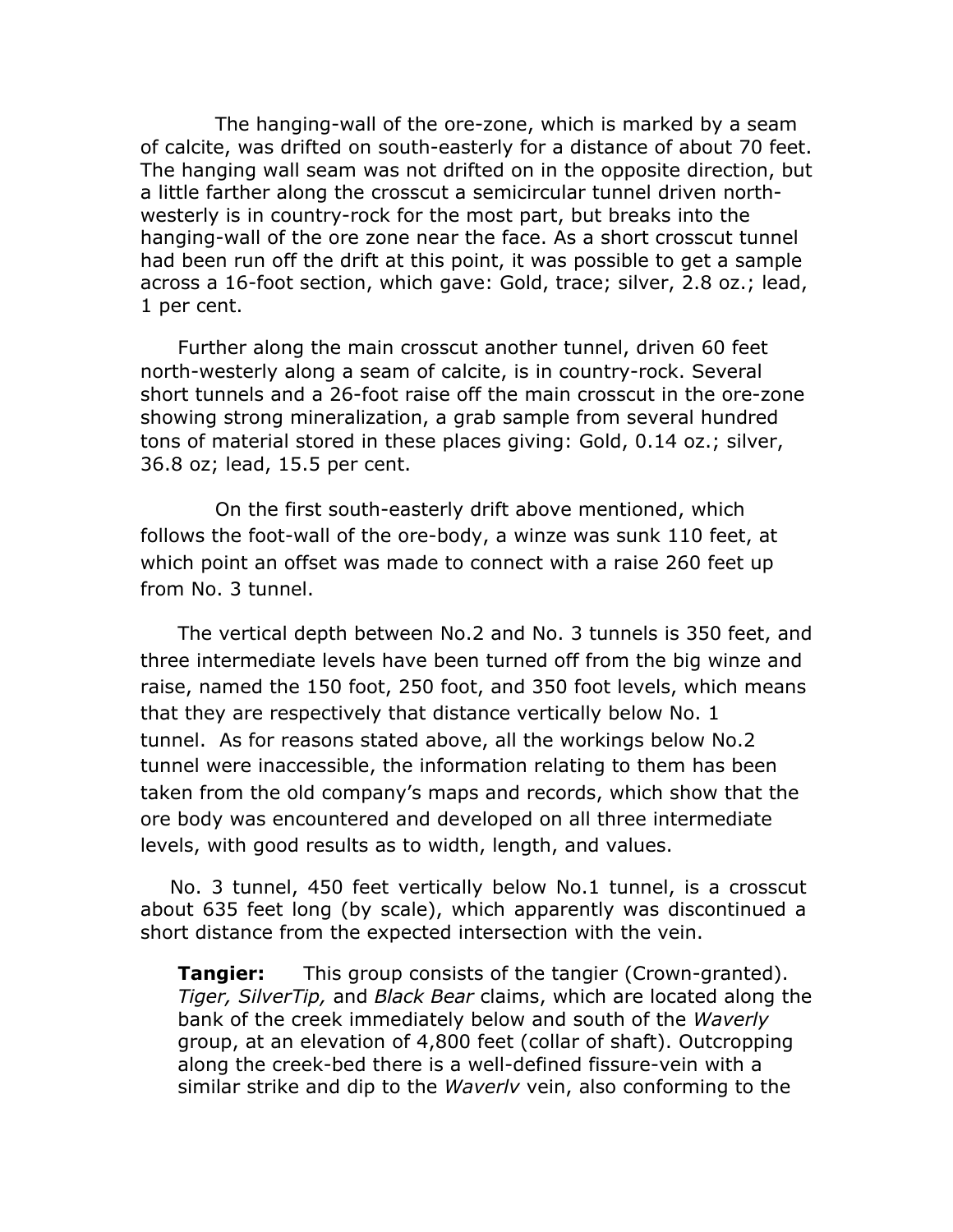bedding of the country-rock, which can be traced by open-cuts and stripping for over 1,000 feet along the surface. This vein, which varies in width from 1 1/2 to 5 feet*,* contains in places small bunches and stringers of galena and zinc-blende, with streaks of grey-copper. The gangue is quartz, calcite, and limestone. The shaft was sunk on an ore-shoot lying on the foot-wall side of the vein at some litt1e distance from it. The vein itself does not seem to have been reached by the underground workings.

The development on the T*angier* consists of 110 feet of doublecompartment shaft, 829 feet of tunnelling, and a 100-foot winze. The shaft is situated on the *Ta1tgicr* claim a short distance southeasterly from and a little above the creek. The ore developed in the workings is of the replacement type, probably connected with the above-described vein.

The ore piled on the dump, amounting to several hundred tons, consists of ga1ena, zinc blende, pyrite, with small amounts of greycopper in a gauge of quartz, calcite and limestone. A grab sample from this large pile of ore gave: Go1d, 0.08 oz.; silver, 16 oz.; lead, 8.5 per cent, zinc, 5 per cent. A picked specimen of pyrite and quartz from the same pile gave: Gold, 5.6 oz.; silver, 8.2 oz.

The T*angier* ore differs from that of the *Waverly,* in that there is generally 1ess evidence of. oxidation, and the *Tangier* ore contains appreciab1e gold values in association with pyrite. There is a separate pile (roughly estimated at 200 tons) near the shaft-dump of black decomposed ore which apparently came from the winze be1ow the 100 foot level. A grab sample of this material gave: Gold, 0.24 oz.; silver, 21.2 oz: lead, 8.5 per cent.; zinc, 15 per cent. The workings are briefly as follows: A vertical double-compartment shaft was sunk for a depth of 100 feet*.* A small surface tunnel north of the shaft was run in and encountered ore, connection being made with the shaft at the 20 foot level. Records show a small stope was started from this 20-foot level and continued to the surface, the ore being stored in a pile below the shaft dump. At the time *of* the examination the shaft connection was full of ice and the portal of the adit was caved, so this level could not be inspected.

At the 100 foot level drifts were run north-westerly and southeasterly, encountering two mineralized zones, one on each side of the shaft. The ore-shoot in the southeast drift, having the strongest showing. was prospected by a 100 foot verticaI winze. At the time of the examination this was partly filled with water.